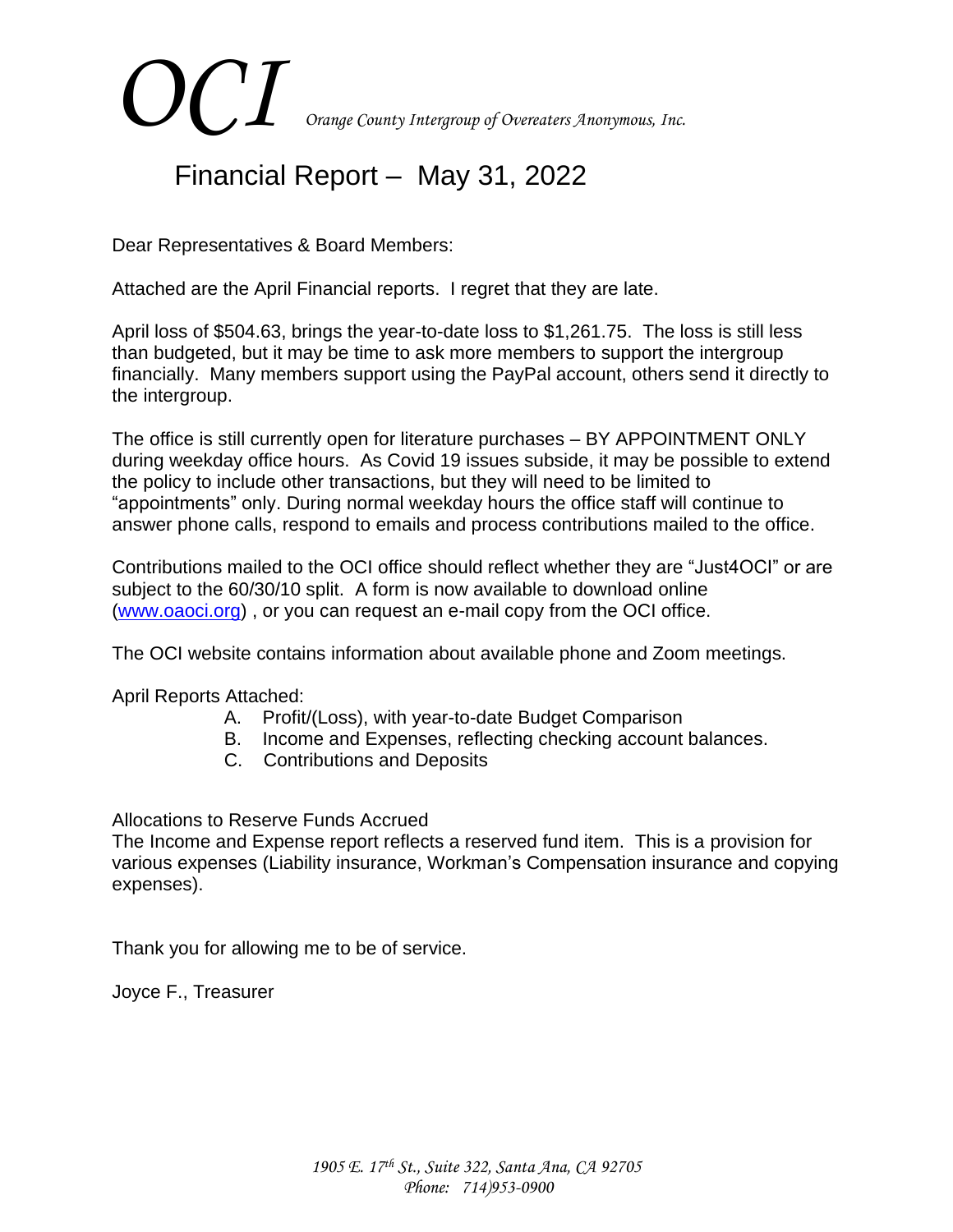#### **ORANGE COUNTY INTERGROUP - Profit Loss Report April 2022**

|                          |                                                                 | 2022 Budget       | 2022 YTD Budget Actual   | <b>2022 YTD</b>          |                          |                |                |
|--------------------------|-----------------------------------------------------------------|-------------------|--------------------------|--------------------------|--------------------------|----------------|----------------|
| #                        | <b>INCOME:</b>                                                  | Adopted           |                          |                          | Allocations:<br>General  | Delegate       | Literature     |
|                          | <b>Contributions/Meetings</b>                                   | 14,400.00         | 4,800.00                 | 3,655.87                 | 3,655.87                 |                |                |
| $\overline{\mathcal{L}}$ | Contributions/Individ.Anon.                                     | 4,500.00          | 1,500.00                 | 1,404.00                 | 1,404.00                 |                |                |
| 3                        | 7th Tradition/I.G.Mtgs.                                         | 180.00            | 60.00                    | ÷,                       |                          |                |                |
| $\overline{4}$           | <b>Fundraiser/Retreats (Online event)</b>                       | 1,000.00          | 1,000.00                 |                          |                          |                |                |
| 5                        | Fundraiser/Activities (online events)                           | 750.00            | 250.00                   |                          |                          |                |                |
| 6                        | Fundraiser/Workshops (online events)                            | 500.00            | 250.00                   | 751.00                   | 751.00                   |                |                |
| 7                        | Fundraiser/Marathons (online events)                            | 450.00            |                          |                          |                          |                |                |
| 8                        | Fundraiser/TalentShow                                           |                   |                          |                          |                          |                |                |
| 9<br>10                  | Fundraiser/Just4OCI                                             | 1,866.00<br>75.00 | 706.00                   | 341.05<br>0.14           | 341.05<br>0.14           |                |                |
| 11                       | Other Income/Interest<br><b>Contributions and Other Income</b>  | 23,721.00         | 8,566.00                 | 6,152.06                 | 6,152.06                 |                |                |
| 12                       |                                                                 |                   |                          |                          |                          |                |                |
| 13                       | Literature:<br><b>Sales</b>                                     | 6,060.00          | 2,000.00                 | 178.12                   |                          |                | 178.12         |
| 14                       | Cost                                                            | (5,454.00)        | (1,800.00)               | (160.30)                 |                          |                | (160.30)       |
| 15                       | <b>Literature Income</b>                                        | 606.00            | 200.00                   | 17.82                    |                          |                | 17.82          |
| 16                       | <b>Total Income</b>                                             | 24,327.00         | 8,766.00                 | 6,169.88                 | 6,152.06                 |                | 17.82          |
| 17<br>18                 |                                                                 |                   |                          |                          |                          |                |                |
| 19                       | <b>FUNDRAISING EXPENSES</b><br><b>Fundraiser/Retreat Exp</b>    | 150.00            | 150.00                   |                          |                          |                |                |
| 20                       | Fundraiser/Activities, Other                                    | 100.00            | 50.00                    | ÷,                       | ä,                       |                |                |
|                          | Fundraiser/Workshop Exp                                         | 100.00            | 50.00                    | 52.75                    | 52.75                    |                |                |
| 22                       | <b>Fundraiser/Marathons</b>                                     | 50.00             | ä,                       |                          |                          |                |                |
| 23                       | <b>Fundraiser/Talent Show</b>                                   | ä,                | ä,                       | ÷,                       |                          |                |                |
| 24                       | <b>Reserve for NSF Checks</b>                                   |                   | ×,                       |                          |                          |                |                |
| 25                       | <b>PayPal Fees</b>                                              |                   | ä,                       | 175.98                   | 175.98                   |                |                |
| 25                       | <b>Total Fundraising Expenses</b>                               | 400.00            | 400.00                   | 228.73                   | 228.73                   |                |                |
| 26                       |                                                                 |                   |                          |                          |                          |                |                |
| 27                       | Sub-Total/Gross Profit                                          | 23,927.00         | 8,366.00                 | 5,941.15                 | 5,923.33                 |                | 17.82          |
| 28<br>29                 | PROGRAM EXPENSES                                                |                   |                          |                          |                          |                |                |
| 30                       | <b>Delegate Expenses:</b>                                       |                   |                          |                          |                          |                |                |
| 31                       | *Region 2 Assemblies (online event)                             | 300.00            | 150.00                   |                          |                          |                |                |
| 32                       | *World Service Conference (online event)                        | 200.00            | 200.00                   | ÷,                       |                          |                |                |
| 33                       | Chair/V-Chair/Secy/Treas.Exp                                    | 60.00             | 20.00                    | ٠                        | ٠                        |                |                |
| 34                       | Publications/Communique                                         | 150.00            | 50.00                    |                          |                          |                |                |
| 35                       | <b>Public Information/Fair</b>                                  | 650.00            | 200.00                   |                          |                          |                |                |
| 36                       | <b>Public Information/HIPM(Annual)</b>                          | 150.00            | 150.00                   | ×,                       | Ĭ.                       |                |                |
| 37                       | <b>E-Media Committee (Annual)</b>                               | 100.00            | 100.00                   |                          |                          |                |                |
| 38                       | <b>Meeting Liaison Committee(Annual)</b>                        | 50.00             | 50.00                    |                          |                          |                |                |
| 39                       | 12th Step Within Committee(Annual)                              | 50.00             | 50.00                    |                          | ä,                       |                |                |
| 40                       | Young People Committee (Annual)<br><b>Donations to Region 2</b> | 75.00<br>240.00   | 75.00<br>80.00           | 80.00                    | 80.00                    |                |                |
| 41<br>42                 | <b>Donations to World Service</b>                               | 660.00            | 220.00                   | 220.00                   | 220.00                   |                |                |
| 43                       | Salaries/Clerical                                               | 11,580.00         | 3,795.00                 | 2,784.00                 | 2,784.00                 |                |                |
| 44                       | Salaries/Emplr.Tax Exp.                                         | 1,026.00          | 355.00                   | 681.17                   | 681.17                   |                |                |
| 45                       | Salaries/Workmens Comp Ins.                                     | 600.00            | 200.00                   |                          |                          |                |                |
| 46                       | <b>Total Program Expenses</b>                                   | 15,891.00         | 5,695.00                 | 3,765.17                 | 3,765.17                 | $\blacksquare$ | $\blacksquare$ |
| 47                       |                                                                 |                   |                          |                          |                          |                |                |
| 48                       | Profit(Loss)After Program Exp                                   | 8,036.00          | 2,671.00                 | 2,175.98                 | 2,158.16                 | $\blacksquare$ | 17.82          |
| 49                       |                                                                 |                   |                          |                          |                          |                |                |
| 50<br>51                 | <b>OVERHEAD EXPENSES</b><br>Bank Serv.Charges/Off.exp.          | 120.00            | 40.00                    | ä,                       |                          |                |                |
| 52                       | <b>Depreciation Expense</b>                                     | ÷.                | ä,                       |                          |                          |                |                |
| 53                       | Insurance/General Liab.                                         | 550.00            | 550.00                   | ٠                        | ×,                       |                |                |
| 54                       | Internet(DSL) Exp.                                              | 660.00            | 220.00                   | 158.14                   | 158.14                   |                |                |
| 55                       | <b>Licenses/Filing Fees/Taxes</b>                               | 55.00             | $\overline{\phantom{a}}$ | 42.00                    | 42.00                    |                |                |
| 56                       | Office Supplies & Exp.                                          | 360.00            | 120.00                   | $\overline{\phantom{a}}$ | $\overline{\phantom{a}}$ |                |                |
| 57                       | Postage                                                         | 660.00            | 220.00                   | $\overline{\phantom{a}}$ | ÷                        |                |                |
| 58                       | Printing Exp.(Paper/Toner)                                      | 200.00            | 68.00                    | $\overline{\phantom{a}}$ |                          |                |                |
| 59                       | <b>Rent of Intergroup Office</b>                                | 6,540.00          | 2,180.00                 | 2,300.00                 | 2,300.00                 |                |                |
| 60                       | Rent(Internet Exp) for IG Meeting                               | 120.00            | 40.00                    | $\overline{\phantom{a}}$ | ÷                        |                |                |
| 61                       | Repairs & Maintenance (annual)                                  | 150.00            | 150.00                   |                          |                          |                |                |
| 62<br>63                 | <b>Telephone Expense</b><br>Website & Virus Protection Exp.     | 984.00<br>256.00  | 328.00<br>64.00          | 624.85<br>312.74         | 624.85<br>312.74         |                |                |
| 64                       | SubTotal/Overhead Exp.                                          | 10,655.00         | 3,980.00                 | 3,437.73                 | 3,437.73                 |                |                |
| 65                       | <b>Total Profit(Loss)</b>                                       | (2,619.00)        | (1,309.00)               | (1,261.75)               | (1, 279.57)              |                | 17.82          |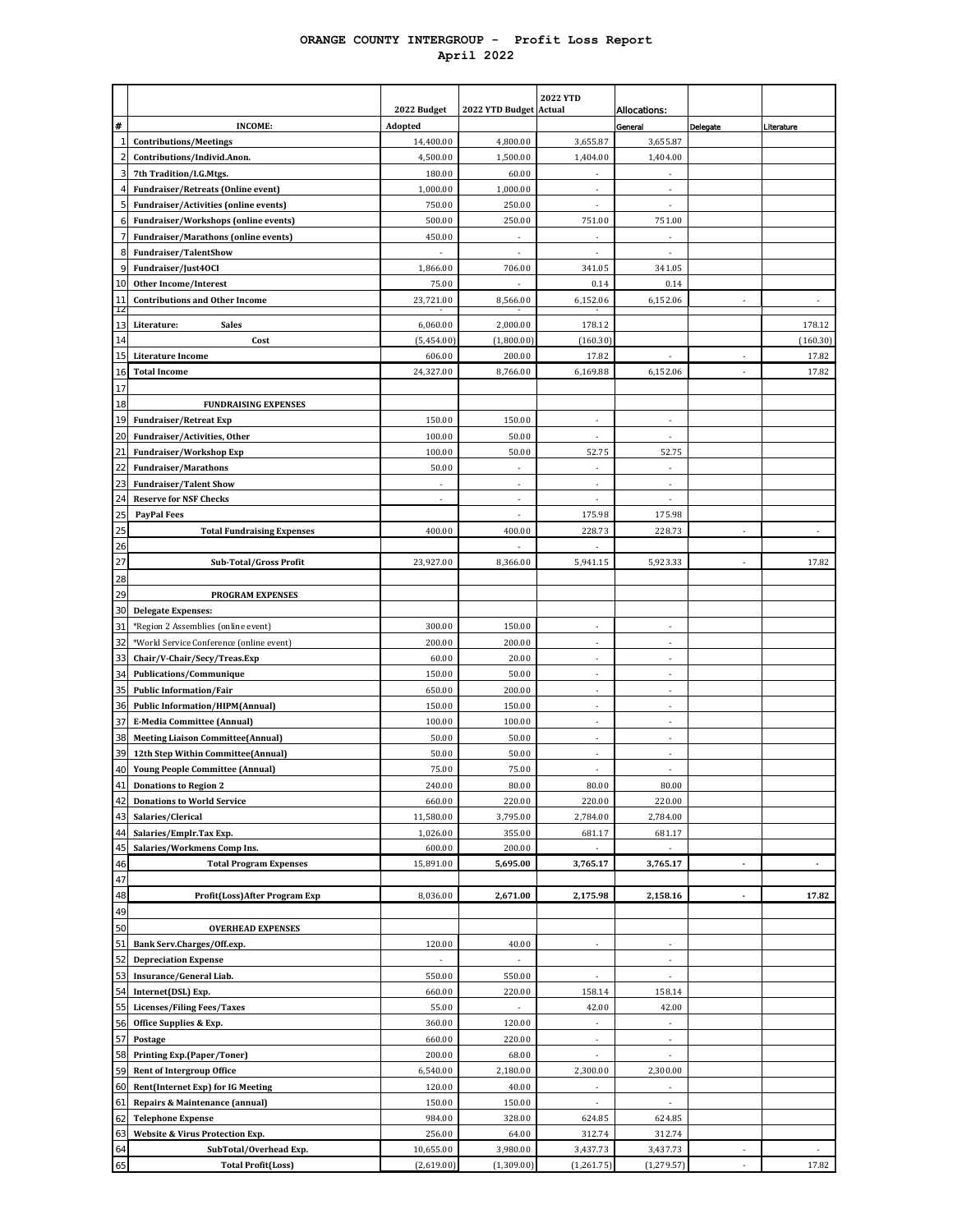| <b>FUND</b>            | EXPENSE DESCRIPTION               | May Budget | Apr. Budget Apr. Actual |               | INCOME DESCRIPTION               | DEP.AMT ADJ.REQ'D |           | BAL. FWD. | CKG.BAL. |
|------------------------|-----------------------------------|------------|-------------------------|---------------|----------------------------------|-------------------|-----------|-----------|----------|
| <b>GENERAL</b>         | Communique & Insert               | 0.00       | 0.00                    |               | Contrib., Reg. Meetings          | 632.00            | 831.00    |           |          |
|                        | Contributions Made (WSO & R2)     | 75.00      | 75.00                   | $-75.00$      | Contrib., Just4OCI               |                   | 80.00     |           |          |
|                        | Office Supplies & Exp.            | 278.34     | 248.30 fwd              |               | Contrib., Individuals/Anon       | 90.00             |           |           |          |
|                        | Postage                           | 220.00     | 220.00 fwd              |               | Contrib., Other                  |                   |           |           |          |
|                        | Rent                              | 575.00     |                         | $-575.00$     | 7th Trad/I.G.Deleg.Mtg           |                   |           |           |          |
|                        | Salaries (W/Taxes)                | 935.18     | 935.18                  | $-760.38$     | Refund/FTB                       |                   |           |           |          |
|                        | Adj. taxes to Tax Acct.           |            |                         | 125.30        | Act.Overage disbments            |                   |           |           |          |
|                        | Telephone                         | 75.00      | 75.00                   |               | <b>Birthday Challenge</b>        |                   |           |           |          |
|                        | IG Meeting Rm. Exp.               |            |                         |               | Paypal Net Income                | 911.00            | $-881.58$ |           |          |
|                        | Chair/Comm.Exp.                   | 15.00      | 15.00                   | 0.001         | PayPal Fees                      | $-29.42$          | $-29.42$  |           |          |
|                        | Website/Internet Expense          | 75.35      | 128.40                  |               | Liab. Ins. Adj.                  |                   |           |           |          |
|                        | P.O.Box Expense                   |            |                         |               | Bank Serv. Chgs&Checks.          |                   |           |           |          |
|                        | Workmens Comp. Ins.               |            |                         | $-375.84$     | <b>Payroll Tax Adjustments</b>   |                   | $-125.30$ |           |          |
|                        | Special Contrb.to WSO & R2        |            |                         | $-321.89$     | Cash Over (short)                |                   |           |           |          |
|                        | Repairs & Maintenance/Annual      | 150.00     | 150.00 fwd              |               |                                  |                   |           |           |          |
|                        | Licenses                          |            |                         |               | Reserved funds                   |                   | $-70.00$  |           |          |
|                        | <b>General Fund Sub-totals</b>    | 2398.87    | 1846.88                 | $-1982.81$    |                                  | 1603.58           | $-195.30$ | 2769.99   | 2195.46  |
|                        |                                   |            |                         |               |                                  |                   |           |           |          |
| <b>DELEGATE</b>        | WSO Delegate Exp.(Incl.adv.)      | 0.00       |                         | $0.00$ cancel | Contrib. to Delegate Fund        |                   |           |           |          |
|                        | R <sub>2</sub> Repr. Exp          | 0.00       | 0.00                    | 0.00          | # Trans.funds from Lit           |                   |           |           |          |
|                        |                                   |            |                         |               | Act. Overage disbments           |                   |           |           |          |
|                        | <b>Delegate Fund Sub-totals</b>   | 0.00       | 0.00                    | 0.00          |                                  | 0.00              | 0.00      | 3478.09   | 3478.09  |
|                        |                                   |            |                         |               |                                  |                   |           |           |          |
| <b>ACTIVITIES</b>      | Act.Exp./Rolling Deposit          |            |                         |               | <b>Activity Funds</b>            |                   |           |           |          |
|                        | Retreat Exp.(incl.refunds)        |            |                         |               | Retreat                          | 0.00              |           |           |          |
|                        | Workshop/Marathon Exp.            | 0.00       | 0.00                    |               | Workshops/Marathons              |                   |           |           |          |
|                        | <b>Special Fundraisers</b>        |            |                         |               | Act.Overage disbments            |                   |           |           |          |
|                        | <b>Activities Fund Sub-totals</b> | 0.00       | 0.00                    | 0.00          |                                  | 0.00              | 0.00      | 2107.57   | 2107.57  |
|                        |                                   |            |                         |               |                                  |                   |           |           |          |
| ACT/2016 Retreat       | <b>Expenses</b>                   | 0.00       | 0.00                    | 0.00          | <b>Contrib.for Retreat Schl.</b> | 0.00              | 0.00      | 0.00      | 0.00     |
|                        |                                   |            |                         |               |                                  |                   |           |           |          |
| <b>LITERATURE</b>      | Literature & Mdse for Resale      | 0.00       | 0.00                    | 0.00          | Sales - Taxable                  | 0.00              | 0.00      |           |          |
|                        |                                   |            |                         | 0.00          | Trans. From Genl                 |                   |           |           |          |
|                        | <b>Literature Fund Sub-totals</b> | 0.00       | 0.00                    | 0.00          |                                  | 0.00              | 0.00      | 7571.69   | 7571.69  |
|                        |                                   |            |                         |               |                                  |                   |           |           |          |
| <b>TAXES/Sales Tax</b> | <b>Sales Tax Due/Paid</b>         | 0.00       | 0.00                    | 0.00          | Sales Tax Liability-w/adj        | 0.00              | 0.00      | 42.37     | 42.37    |
|                        |                                   |            |                         |               |                                  |                   |           |           |          |
|                        | <b>Payroll Tax Due/Paid</b>       |            |                         | 0.00          | <b>Payroll Tax Liability</b>     |                   | 125.30    | 424.11    | 549.41   |
|                        |                                   |            |                         |               |                                  |                   |           |           |          |
| <b>RESERVED FUNDS</b>  | <b>Amounts Paid</b>               | 0.00       | 0.00                    |               | <b>Amounts Reserved</b>          |                   | 70.00     | 989.72    | 1059.72  |
|                        | 30/10 Funds Pending               | 321.89     | 208.08                  | 321.89        |                                  |                   | $-208.08$ | 279.83    | 393.64   |
|                        |                                   |            |                         |               |                                  |                   |           |           |          |
|                        | <b>TOTALS</b>                     | 2720.76    | 2054.96                 | $-1660.92$    |                                  | 1603.58           | $-208.08$ | 17663.37  | 17397.95 |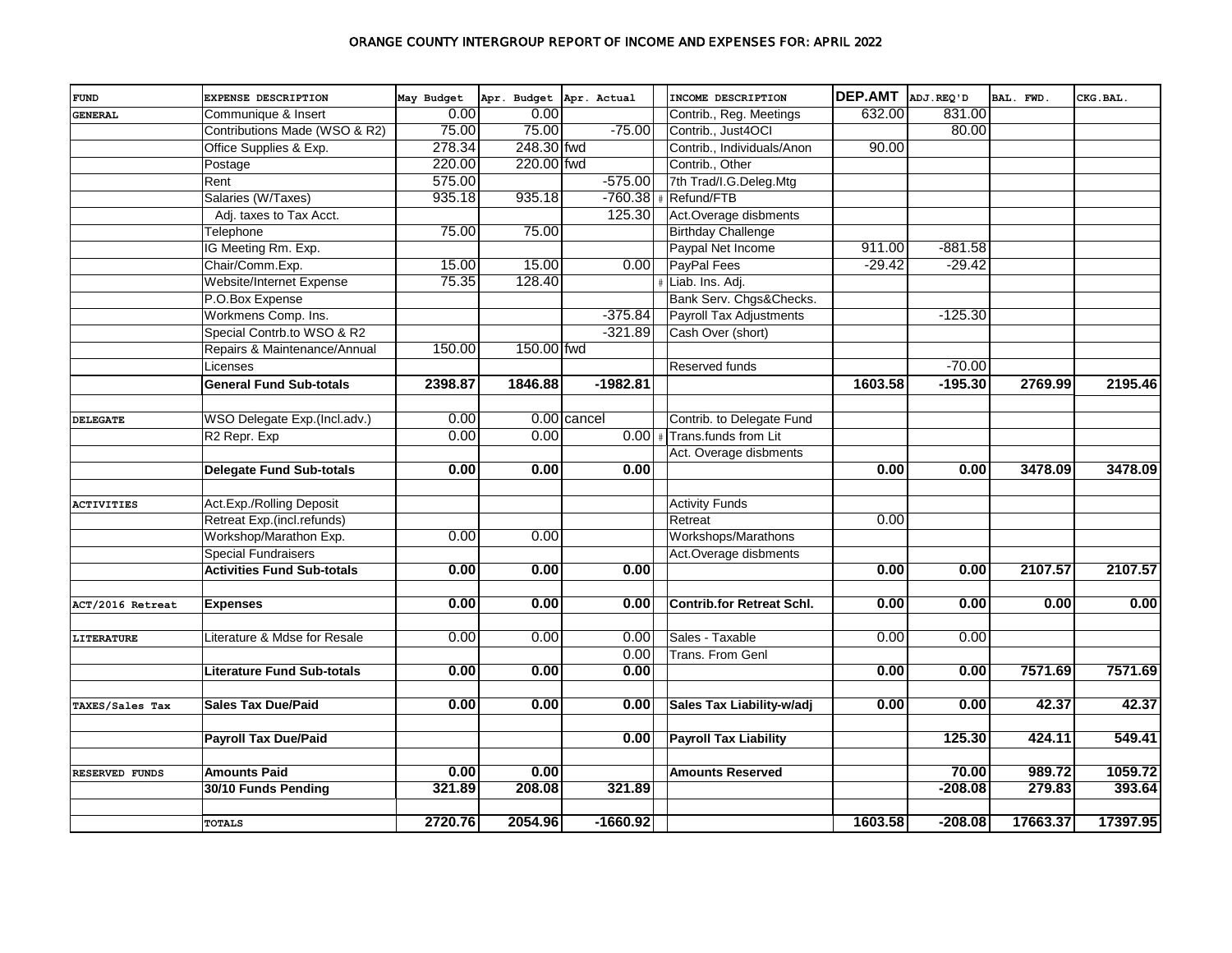## ORANGE COUNTY INTERGROUP Contributon and Deposit Report. Period ending April 30, 2022 (Includes Paypal@4/30 )

| <b>DAY/TIME</b>    | <b>CITY</b>              | MTG.NO.          | Apr. 8 | Apr. 15 | Apr. 22 | Apr. 29 | PayPal          | APR.TOT.     | 2022 Total   |
|--------------------|--------------------------|------------------|--------|---------|---------|---------|-----------------|--------------|--------------|
| <b>SUNDAY</b>      |                          |                  |        |         |         |         |                 |              |              |
|                    |                          |                  |        |         |         |         |                 |              |              |
| 10:30 AM           | Anaheim(was Brea)        | #27910           |        |         |         |         | 1/\$20          | 0.00         | 25.00        |
| 10:30 AM           | Costa Mesa (NptBch)      | #26322           |        |         |         |         |                 | 0.00         | 35.00        |
| 12:00 PM           | San Juan Capistrano      | #54522           |        |         |         |         |                 | 0.00         | 26.00        |
| 4:30 PM            | Anaheim                  | #13584           |        |         |         |         |                 | 0.00         | 0.00         |
| 5:30 PM            | Lake Forest              | see 6:00PM       |        |         |         |         |                 | 0.00         | 0.00         |
| 6:00 PM            | Lake Forest              | #45024           |        |         |         |         |                 | 0.00         | 0.00         |
| $6:00$ PM          | Irvine                   | #00552           |        |         |         |         |                 | 0.00         | 0.00         |
|                    |                          |                  |        |         |         |         |                 |              |              |
|                    |                          |                  |        |         |         |         |                 |              |              |
| MONDAY             |                          |                  |        |         |         |         |                 |              |              |
|                    |                          |                  |        |         |         |         |                 |              |              |
| 6:00 AM            | Yorba Linda              | #52867           |        |         |         |         |                 | 0.00         | 12.00        |
| 10:00 AM           | Costa mesa               | #19504           | 20.00  |         | 50.00   |         | 2/\$125         | 70.00        | 295.00       |
| 10:00 AM           | Orange                   | #00084           |        |         | 45.00   |         |                 | 45.00        | 69.00        |
| 6:00 PM            | Yorba Linda              | #56430           |        |         |         |         |                 | 0.00         | 60.00        |
| 7:00 PM            | Capistrano Beach         | #54061           |        |         |         |         |                 | 0.00         | 31.80        |
| 7:30 PM            | Huntington Beach         | #03863           |        |         |         |         |                 | 0.00         | 0.00         |
| 9:00 PM            | ?City?-Night Owl         | #???             |        |         |         |         |                 |              | 0.00         |
|                    |                          |                  |        |         |         |         |                 |              |              |
|                    |                          |                  |        |         |         |         |                 |              |              |
| <b>TUESDAY</b>     |                          |                  |        |         |         |         |                 |              |              |
|                    |                          |                  |        |         |         |         |                 |              |              |
| 10:00 AM           | Mission Viejo            | #22800           | 81.00  |         |         |         |                 | 81.00        | 225.00       |
| 10:30 AM           | Orange                   | #22636           |        |         |         |         |                 | 0.00         | 60.00        |
| 5:30 PM            | Costa Mesa               | #00446           |        |         |         |         |                 | 0.00         | 0.00         |
| 7:00 PM            | Costa Mesa               | #57024           |        |         |         |         |                 | 0.00         | 0.00         |
| $7:00$ PM          | Fullerton (was Brea)     | #51497           |        |         | 45.00   |         |                 | 45.00        | 75.00        |
| 7:00 PM            | Huntington Beach         | #22255           |        |         | 100.00  |         | 1/\$25          | 100.00       | 200.00       |
| 7:00 PM            | Laguna Niguel            | #51846           |        |         |         |         |                 | 0.00         | 460.08       |
| 7:00 PM            | Orange                   | #53362           |        |         |         |         |                 | 0.00         | 0.00         |
|                    |                          |                  |        |         |         |         |                 |              |              |
|                    |                          |                  |        |         |         |         |                 |              |              |
| <b>WEDNESDAY</b>   |                          |                  |        |         |         |         |                 |              |              |
|                    |                          |                  |        |         |         |         |                 |              |              |
| 9:30 AM            | Fullerton                | #28470           |        |         |         |         |                 | 0.00         | 0.00         |
| 10:00 AM           | Huntington Beach         | #10884           | 85.00  |         |         |         |                 | 85.00        | 319.00       |
| 5:00 PM            | Orange                   | #12673           |        |         |         |         |                 | 0.00         | 0.00         |
| 6:00 PM            | Laguna Hills             | #56686           |        |         |         |         |                 | 0.00         | 0.00         |
| 6:30 PM            | Costa Mesa               | See 7:00         |        |         |         |         |                 | 0.00         | 0.00         |
| 7:00 PM            | Costa Mesa               | #00078           |        |         |         |         |                 | 0.00         | 0.00         |
| 7:00 PM            | Capistrano Beach         | #47265           |        |         |         |         |                 | 0.00         | 0.00         |
| 7:00 PM            | Whittier (wasLa Hbra)    | #00330           |        |         |         |         | $5.00$ $1/\$10$ | 5.00         | 30.00        |
| 10:00 AM           | Zoom (Costa Mesa)        | #800019          |        |         |         |         |                 | 0.00         | 5.00         |
|                    |                          |                  |        |         |         |         |                 |              |              |
| <b>THURSDAY</b>    |                          |                  |        |         |         |         |                 |              |              |
|                    |                          |                  |        |         |         |         |                 |              |              |
| 6:00 AM            |                          |                  |        |         |         |         |                 |              |              |
| 2:00 PM            | Yorba Linda<br>Fullerton | #54043<br>#56873 |        |         |         |         |                 | 0.00<br>0.00 | 0.00<br>0.00 |
|                    |                          |                  |        |         |         |         |                 |              |              |
| 4:00 PM            | Laguna Woods             | #56436           |        |         |         |         |                 | 0.00         | 0.00         |
| 5:00 PM            | Santa Ana                | #53947           |        |         |         |         |                 | 0.00         | 0.00         |
| 6:00 PM            | San Clemente             | #52041           |        |         |         |         |                 | 0.00         | 0.00         |
| 6:00 PM            | San Juan Capistrano      | #56821           |        |         |         |         |                 | 0.00         | 0.00         |
| 6:30 PM<br>7:00 PM | Santa Ana                | #21777           |        |         |         | 5.00    |                 | 5.00         | 40.00        |
| 6:30 PM            | Tustin                   | #47034           |        |         |         |         | 1/\$16          | 0.00         | 0.00         |
| 6:30 PM            | Zoom                     | #88935<br>#89138 |        |         |         |         | 1/\$83          | 0.00<br>0.00 | 0.00<br>0.00 |
|                    | Zoom                     |                  |        |         |         |         |                 |              |              |
|                    |                          |                  |        |         |         |         |                 |              |              |
|                    |                          |                  |        |         |         |         |                 |              |              |